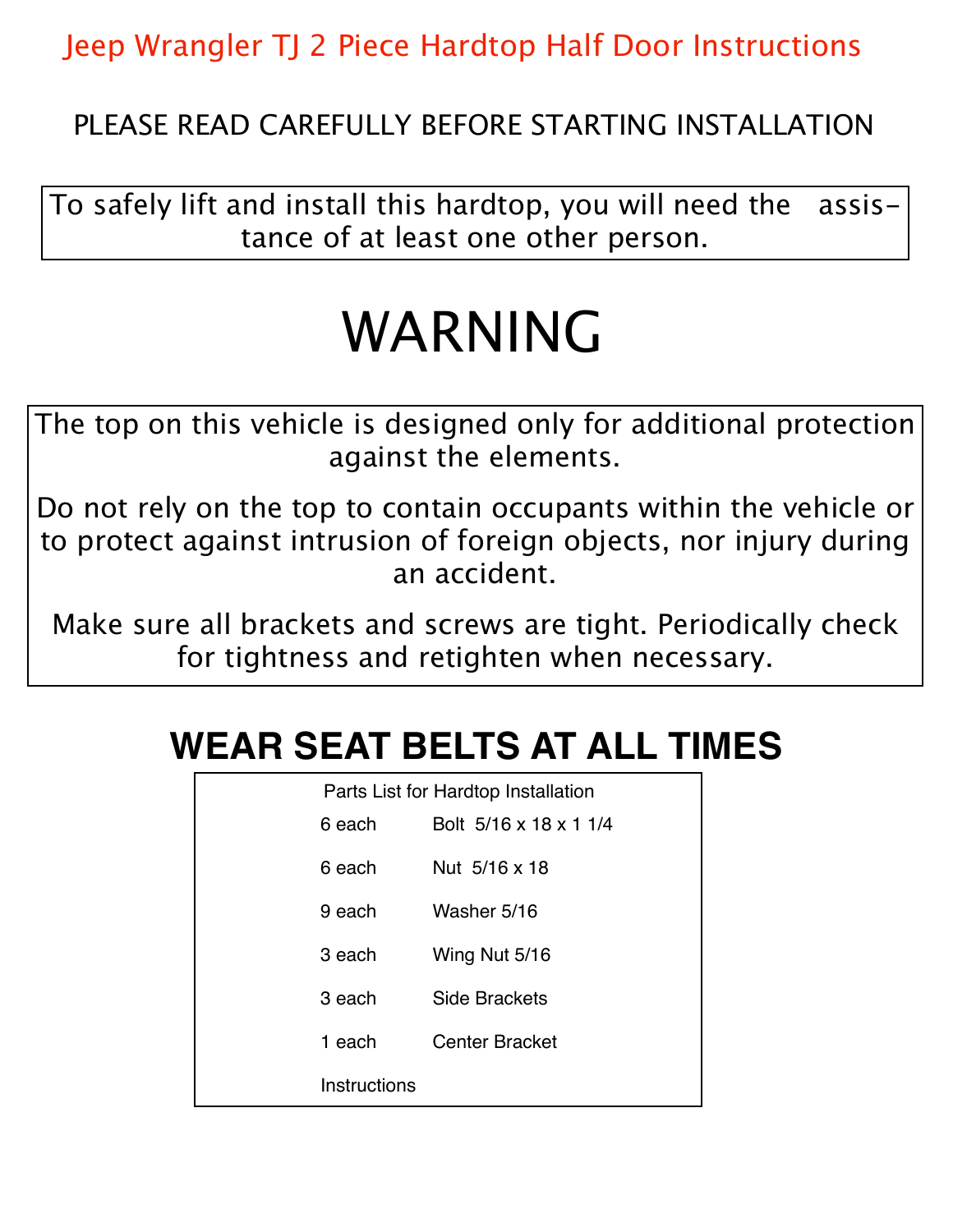## TJ 2 Piece Full Door Installation Instructions



1. Unzip side windows and remove. 2. Unzip rear window and remove.





5. Pry open side connections with screwdriver. 6. Remove side connections to door frame.





3. Pull back bar off and remove.  $\overline{a}$  4. Pull down on corners and disengage.

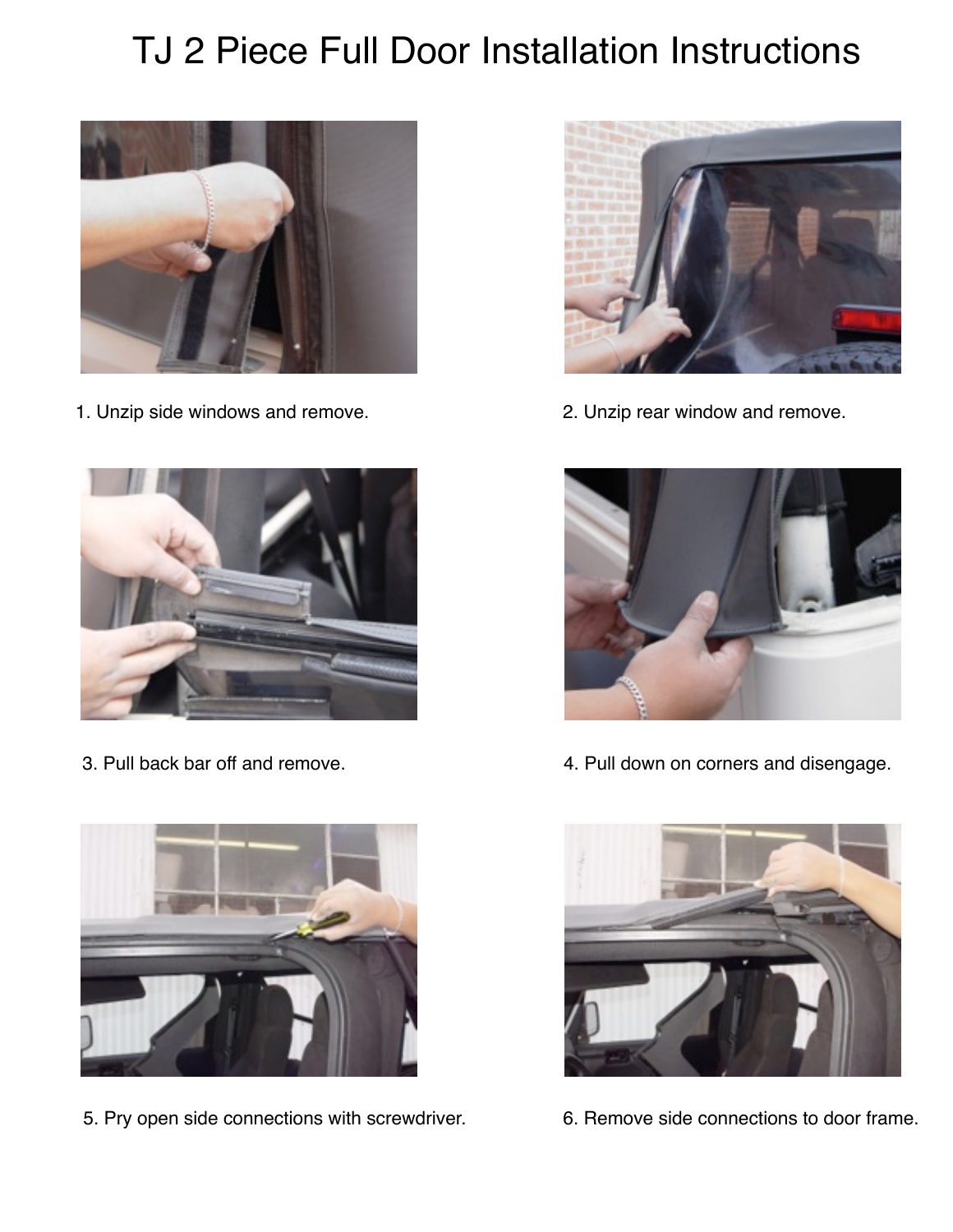

7. Disengage soft top from windshield. 8. Pull back soft top.





9. Remove bolt from soft top frame.



10. Pry off soft top frame from roll bar. 11. Remove soft top.

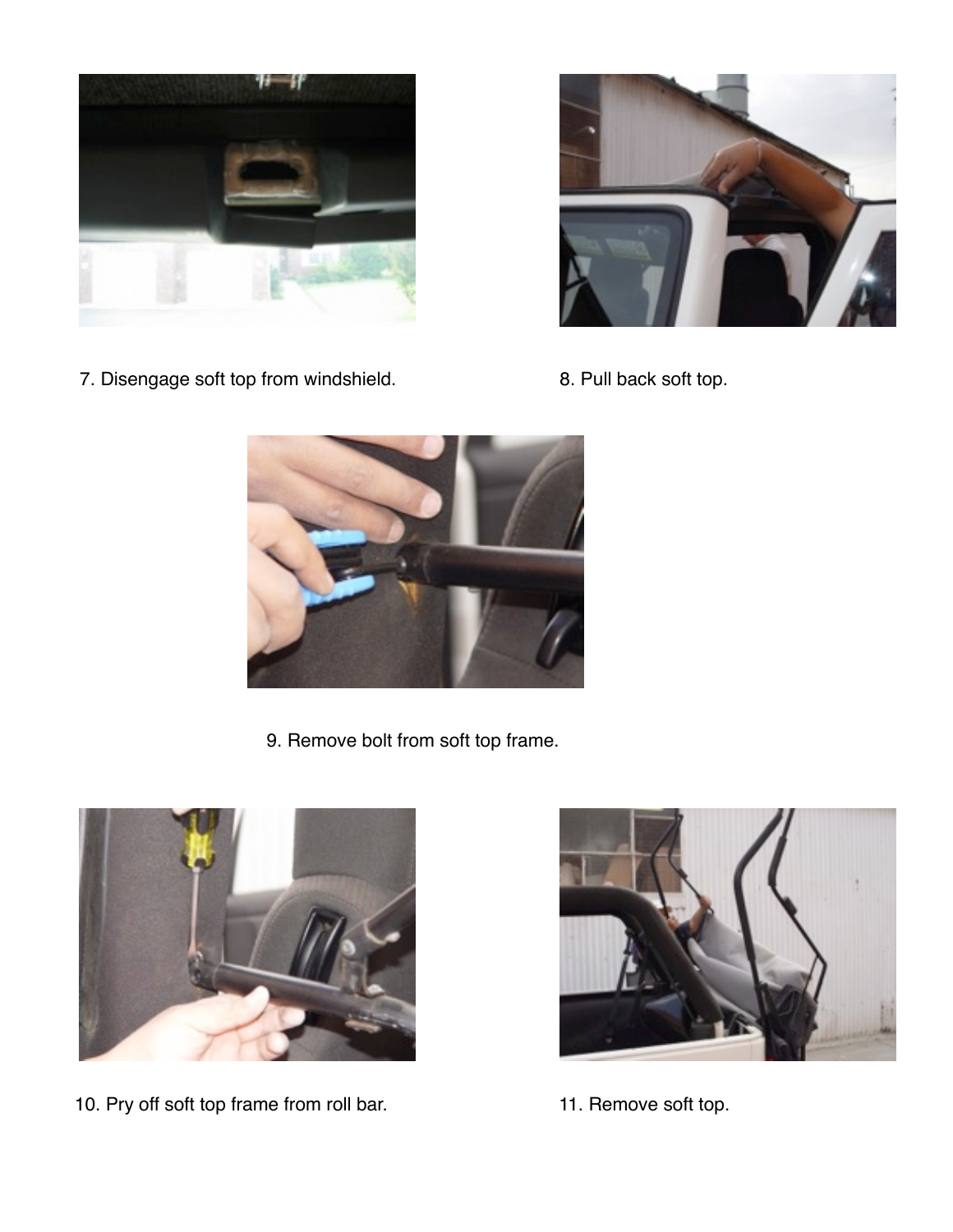

12. Unscrew door pins & remove frames. 13. Remove rear bar holders.



14. See pre-installation instruction sheet. 15. Do not remove front corner seal.







16. Using 2 or more people put the rear section on, followed by the front section.



17. Sit in the front seat. Make sure the windshield stop is not hung up on the molding. It should look like this.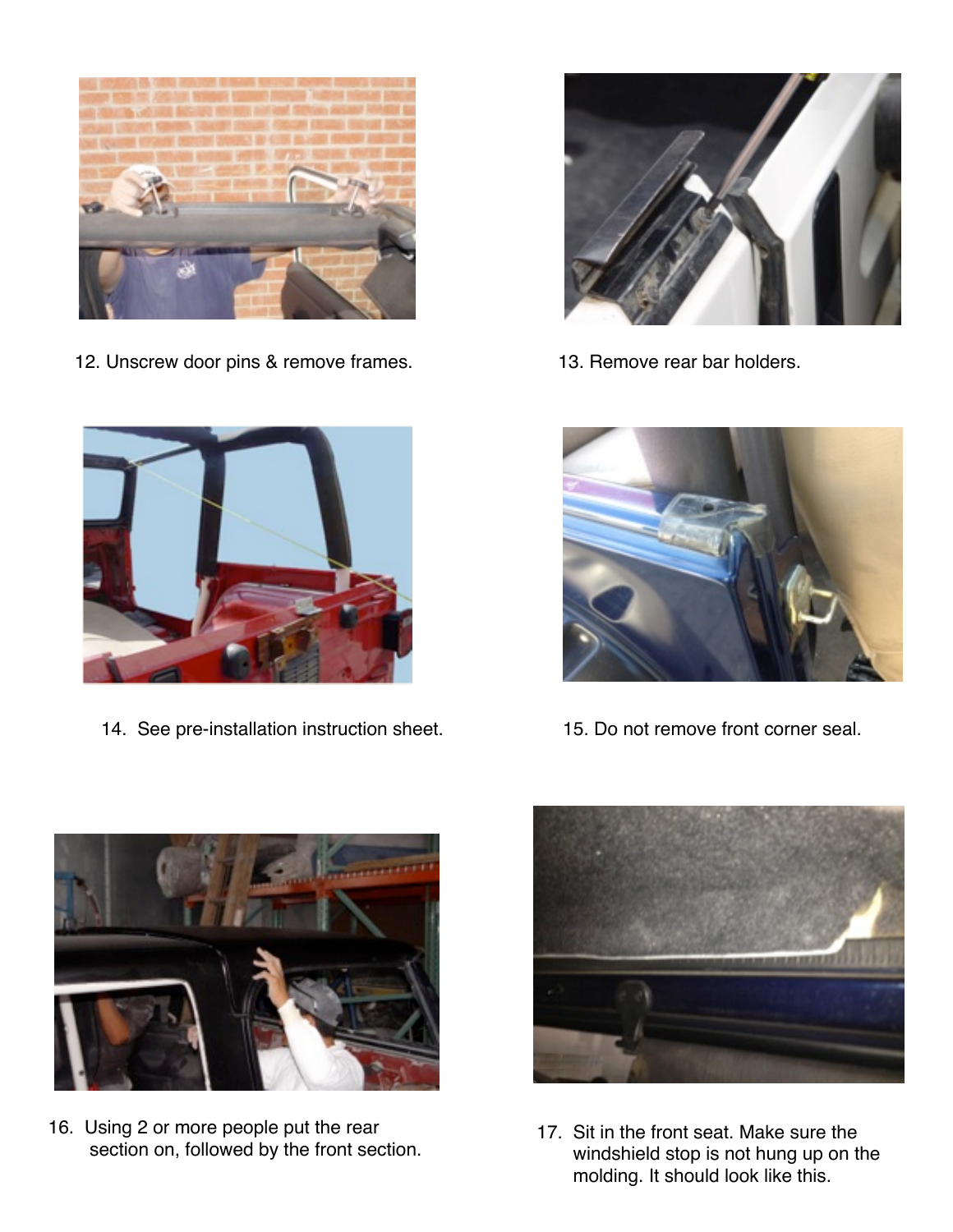

19. Make sure the front section is centered on the windshield. Push it from the side to center it.



20. Install the flange bolts on the side rails and tighten lightly.





21. Install the side clamps, using the washers and wing nuts. The clamp should be installed with the 90 degree angle facing the back and inward. Do not tighten.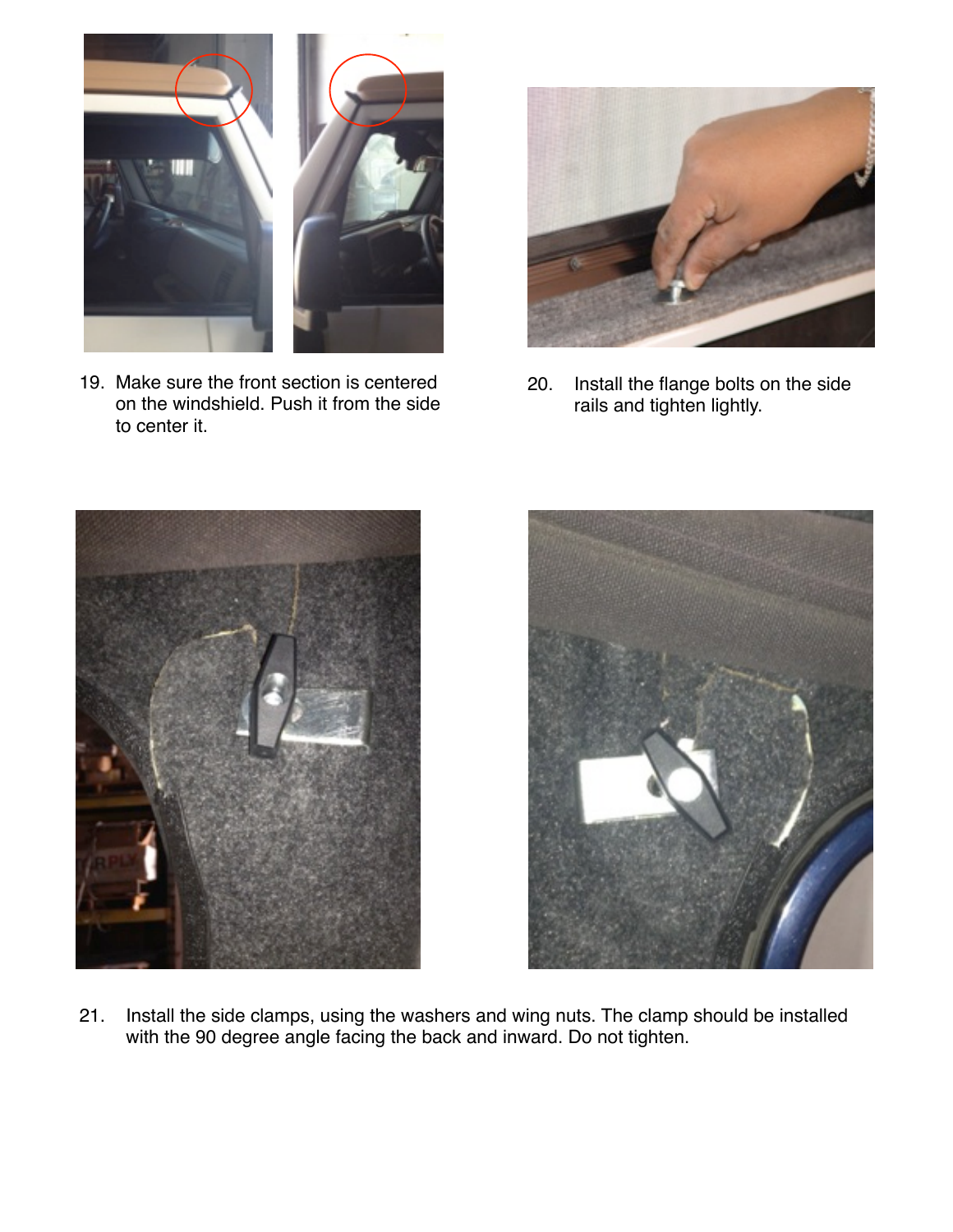

23. Try the doors to make sure you have proper clearance. Too tight and the door seal will stick, too loose and the door will leak wind. Adjust by moving the rear top back.



24. Engage the front cam locks, adjust to medium tension. Look at the windshield in the front, the top should be down 22. Using a side clamp bracket and the center bracket. Install the center support, using the washer and wing nut.



25. Tighten the rear flange bolts. Tight the 3 front section wing nuts. Very slowly shut the rear door, make sure it is not binding. Now swing the gate closed.



Your done. Enjoy!!